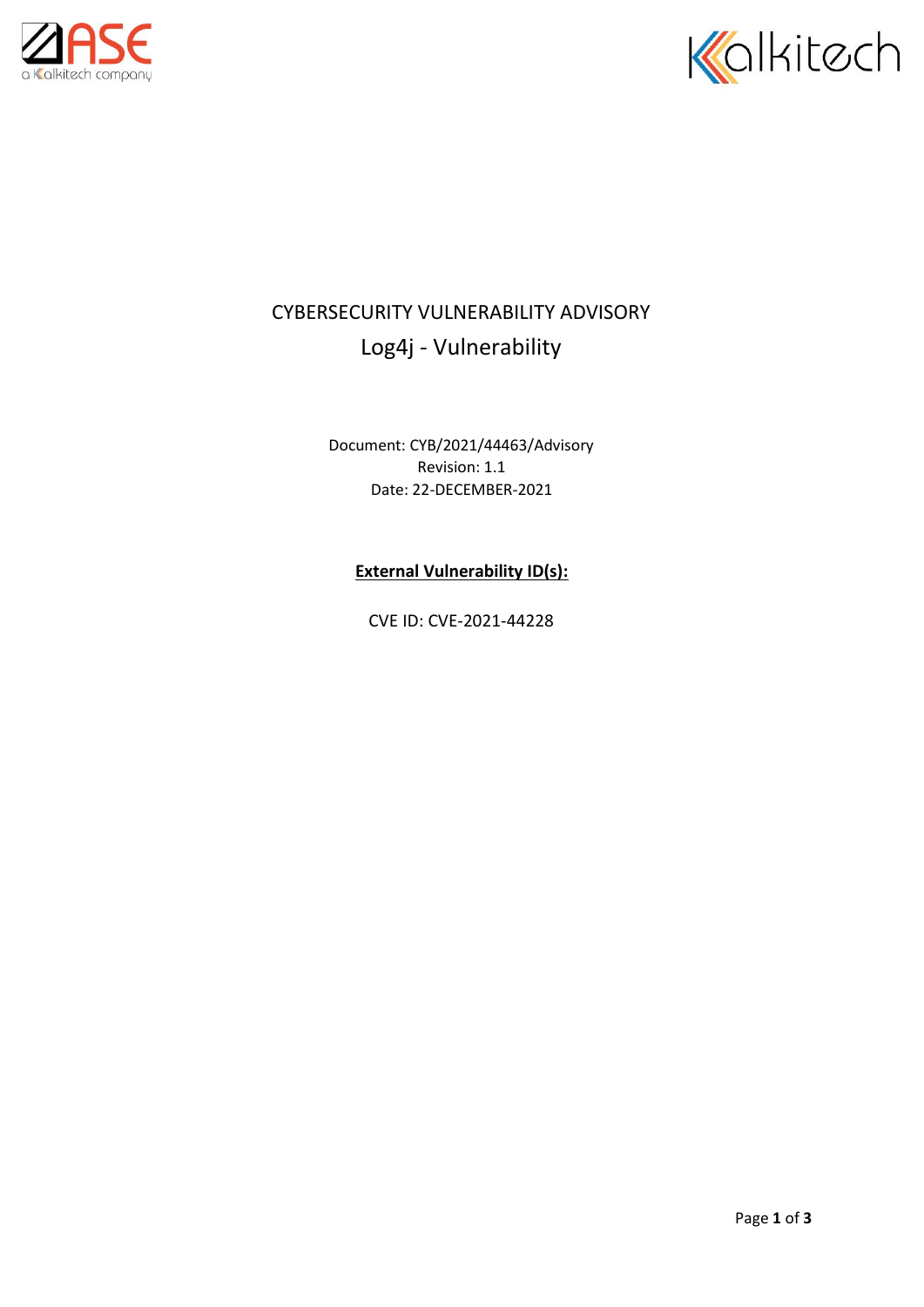



## **DISCLAIMER**

The information in this document is subject to change without notice and should not be construed as a commitment by Kalkitech / ASE.

Kalkitech/ASE provide no warranty, express or implied, including warranties of merchantability and fitness for a particular purpose, for the information contained in this document, and assumes no responsibility for any errors that may appear in this document. In no event shall Kalkitech, ASE or any of their suppliers be liable for direct, indirect, special, incidental, or consequential damages of any nature or kind arising from the use of this document, or from the use of any hardware or software described in this document, even if Kalkitech/ASE have been advised of the possibility of such damages.

This document and parts hereof must not be reproduced or copied without written permission from Kalkitech/ASE and the contents hereof must not be provided to a third party nor used for any unauthorized purpose.

All rights to registrations and trademarks reside with their respective owners.

© Copyright 2021 Kalkitech. All rights reserved